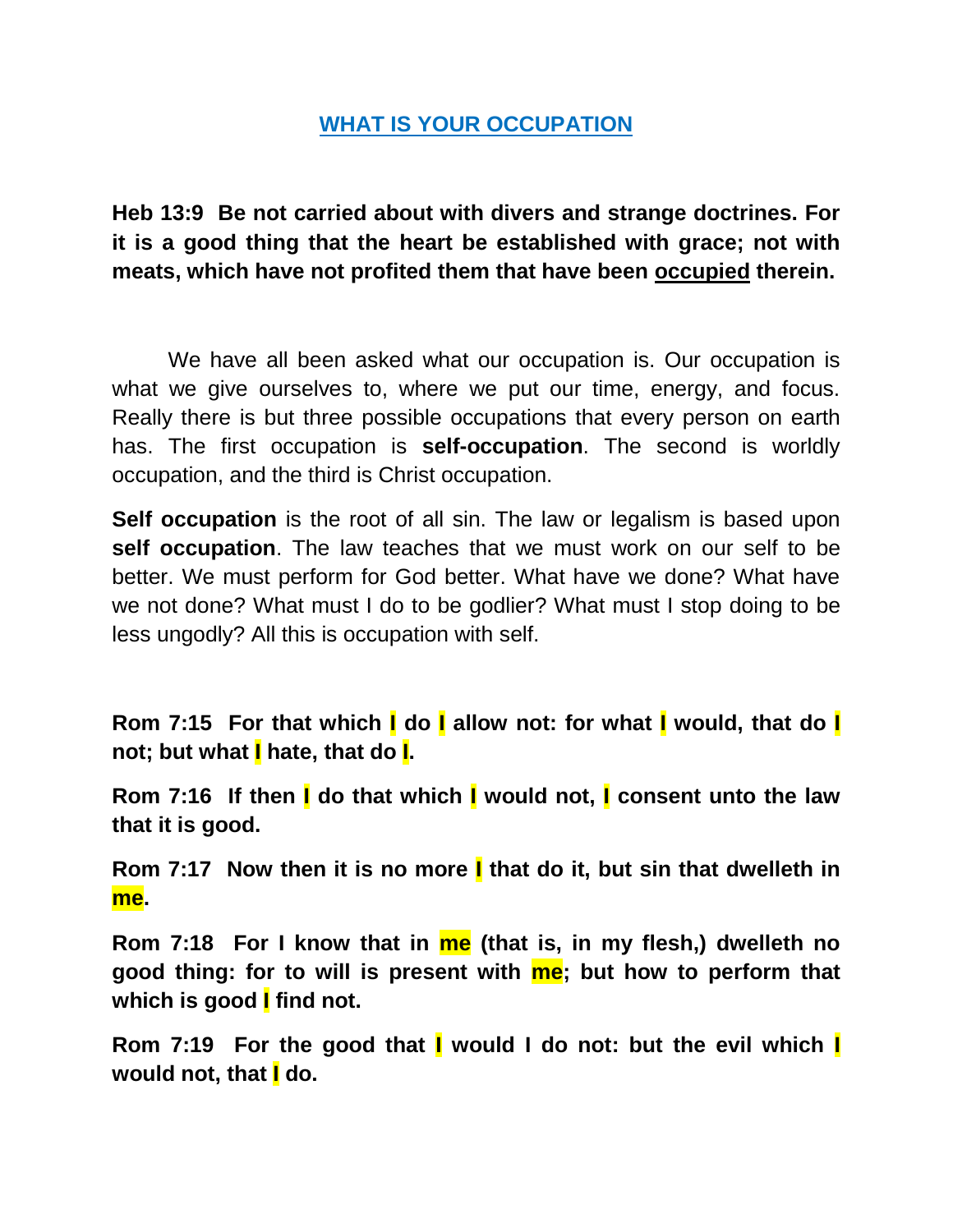**Rom 7:20 Now if I do that I would not, it is no more I that do it, but sin that dwelleth in me.** 

**Rom 7:21 I find then a law, that, when I would do good, evil is present with me.** 

**Rom 7:22 For I delight in the law of God after the inward man:** 

**Rom 7:23 But I see another law in my members, warring against the law of my mind, and bringing me into captivity to the law of sin which is in my members.** 

**Rom 7:24 O wretched man that I am! who shall deliver me from the body of this death?** 

I highlighted Paul's problem in this section of scripture. He had his "I's" on himself. He used terms to talk about himself in these verses 34 times! Paul was occupied with the unholy trinity. He was occupied with me, myself, and I! Notice that as long as Paul was occupied on self, he struggled with sin. Notice his occupation with self was on how he could stop sinning, not how he could sin more and get away with it! How did Paul get out of the sin problem? He changed occupations!

## **Rom 7:25 I thank God through Jesus Christ our Lord. So then with the mind I myself serve the law of God; but with the flesh the law of sin.**

Paul changed his occupation from self to Christ. When he did that, sin lost its hold on him. That is how we will get free from the grip of sin in our life. So many Christians are trying really hard to stop sinning. Many are going to twelve step groups, recovery groups, and specialized classes that deal with their particular sin. These groups can be good if their occupation is correct. However, many of them just make people more self-occupied than ever! If all you do is focus on your sin, what you are doing about your sin, learning steps you must do to stop sinning, then your focus is on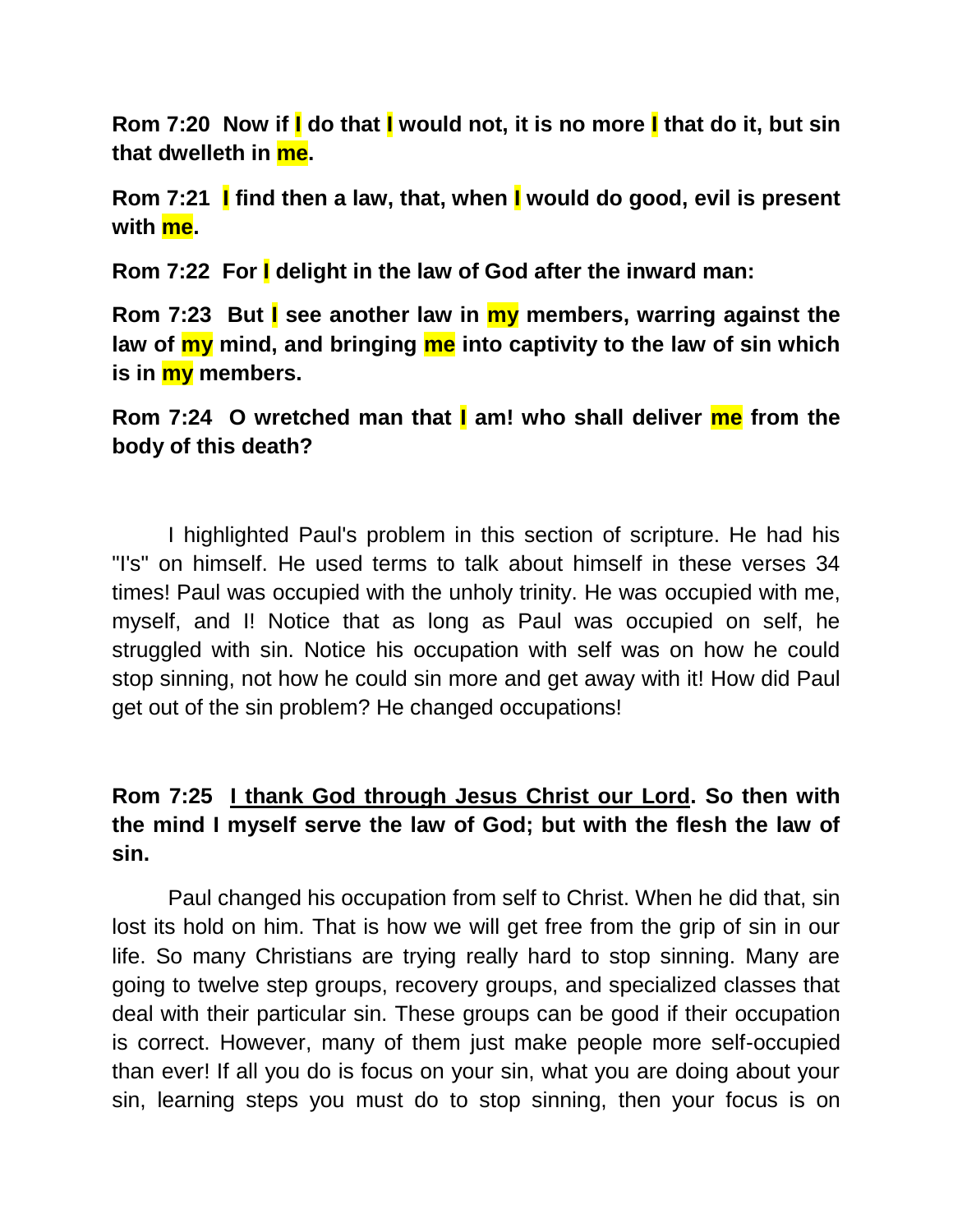yourself! Self is the source and factory for sin. Again the Law is all about self being better. Did you know what the strength of sin is? It is the Law! [**1 Cor. 15:56**] The more self-focused you get the more you will struggle with sin!

**Mar 4:14 The sower soweth the word.** 

**Mar 4:15 And these are they by the way side, where the word is sown; but when they have heard, Satan cometh immediately, and taketh away the word that was sown in their hearts.** 

**Mar 4:16 And these are they likewise which are sown on stony ground; who, when they have heard the word, immediately receive it with gladness;** 

**Mar 4:17 And have no root in themselves, and so endure but for a time: afterward, when affliction or persecution ariseth for the word's sake, immediately they are offended.** 

**Mar 4:18 And these are they which are sown among thorns; such as hear the word,** 

**Mar 4:19 And the cares of this world, and the deceitfulness of riches, and the lusts of other things entering in, choke the word, and it becometh unfruitful.** 

**Mar 4:20 And these are they which are sown on good ground; such as hear the word, and receive it, and bring forth fruit, some thirtyfold, some sixty, and some an hundred.** 

In the most famous parable of Jesus we see the three occupations that believers can have. The wayside is unbelievers. You must enter the way before you can be saved. There are three types of ground in the way. First is the stony ground, the next is the thorny ground, and the third is the good ground. The first ground are those self-occupied! Notice in verse 17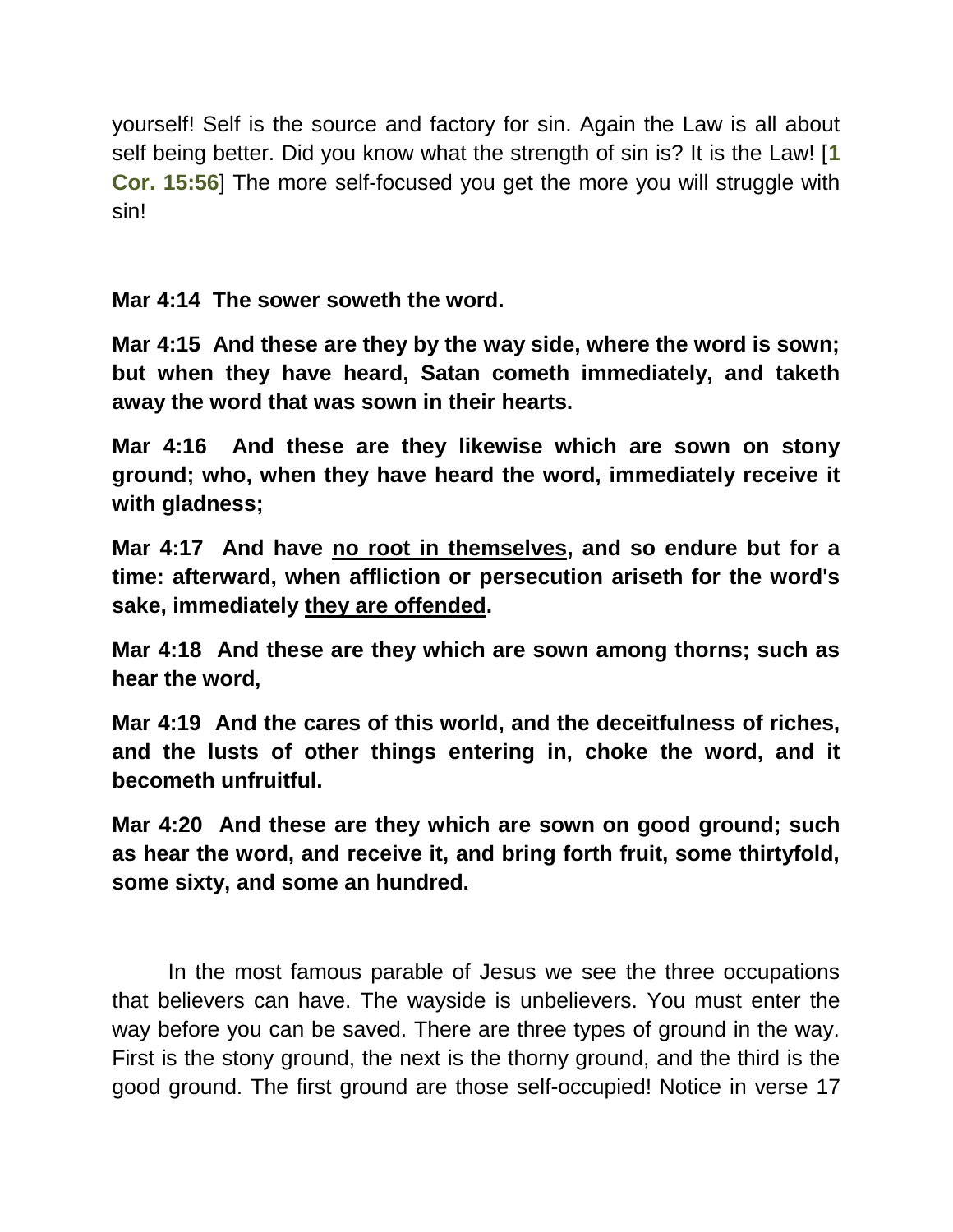that they have no root **IN THEMSELVES**. There is no root you can draw from to live the Christian life in **YOURSELF**! That is why when pressure is put on them from sin, the devil, or the world then stumble and sin. Those that try to live this way end up with hardened hearts against God and everyone else. They were immediately offended. To be offended means to stumble. Those that regularly stumble in sin are those who are selfoccupied. The root of addictions is self-occupation- short and simple. Focusing on your past, pain, what was done to you, or even how you can stop sinning and be a better person and how to be more godly, all have the same source which is **self.**

The second ground is thorny ground. This ground is worldly occupation. This is being occupied with the desires and cares and worries of this life. If you walk through thorn bushes you will end up snared and pierced. Those that are occupied with the world will end up snared and pierced!

**1Ti 6:9 But they that will be rich fall into temptation and a snare, and into many foolish and hurtful lusts, which drown men in destruction and perdition.** 

**1Ti 6:10 For the love of money is the root of all evil: which while some coveted after, they have erred from the faith, and pierced themselves through with many sorrows.**

The third type of ground are those who are Christ occupied. Some are 30 percent Christ occupied. Some are 60 percent Christ occupied. Some have become 100 percent Christ occupied. Whatever the percent of Christ occupation you have is the percent of fruitfulness that comes out of your life.

I want to look more at the first type of ground which are those that are self-occupied.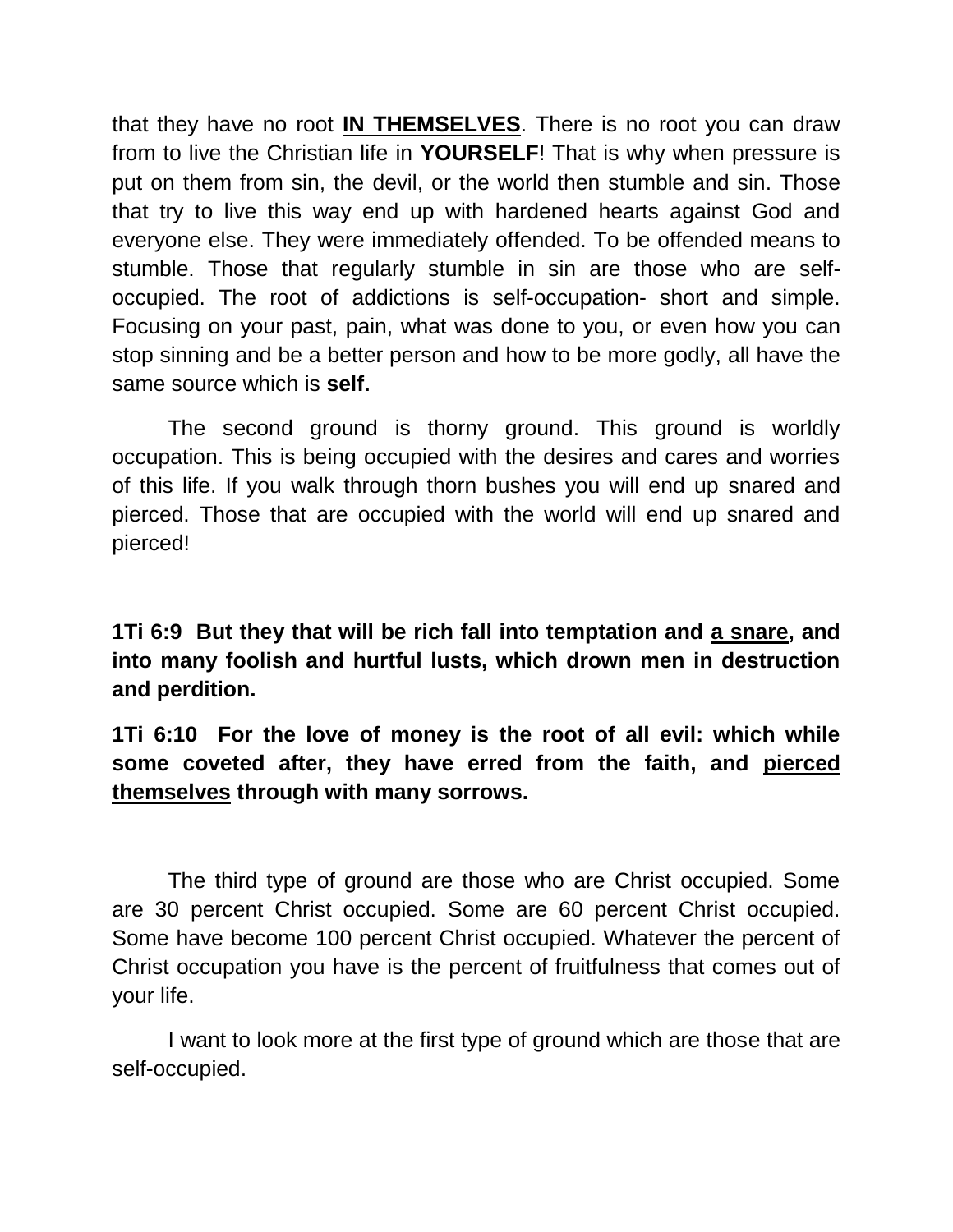**Rom 1:21 Because that, when they knew God, they glorified him not as God, neither were thankful; but became vain in their imaginations, and their foolish heart was darkened.** 

**Rom 1:22 Professing themselves to be wise, they became fools,** 

**Rom 1:23 And changed the glory of the uncorruptible God into an image made like to corruptible man, and to birds, and fourfooted beasts, and creeping things.** 

How did mankind get into their mess? It was because man changed occupations! When man stopped glorifying God and started glorifying himself that is when sin took off big time! Glorifying God is to focus on Him and to worship Him! It is being pre-occupied with God. If you change occupations and are pre-occupied with yourself even if it is to be a better person or to overcome your sin, you still are occupied with self and sin has its fuel to burn bigger and brighter than before! What happened when men changed occupations?

**Rom 1:24 Wherefore God also gave them up to uncleanness through the lusts of their own hearts, to dishonour their own bodies between themselves:** 

**Rom 1:25 Who changed the truth of God into a lie, and worshipped and served the creature more than the Creator, who is blessed for ever. Amen.** 

**Rom 1:26 For this cause God gave them up unto vile affections: for even their women did change the natural use into that which is against nature:**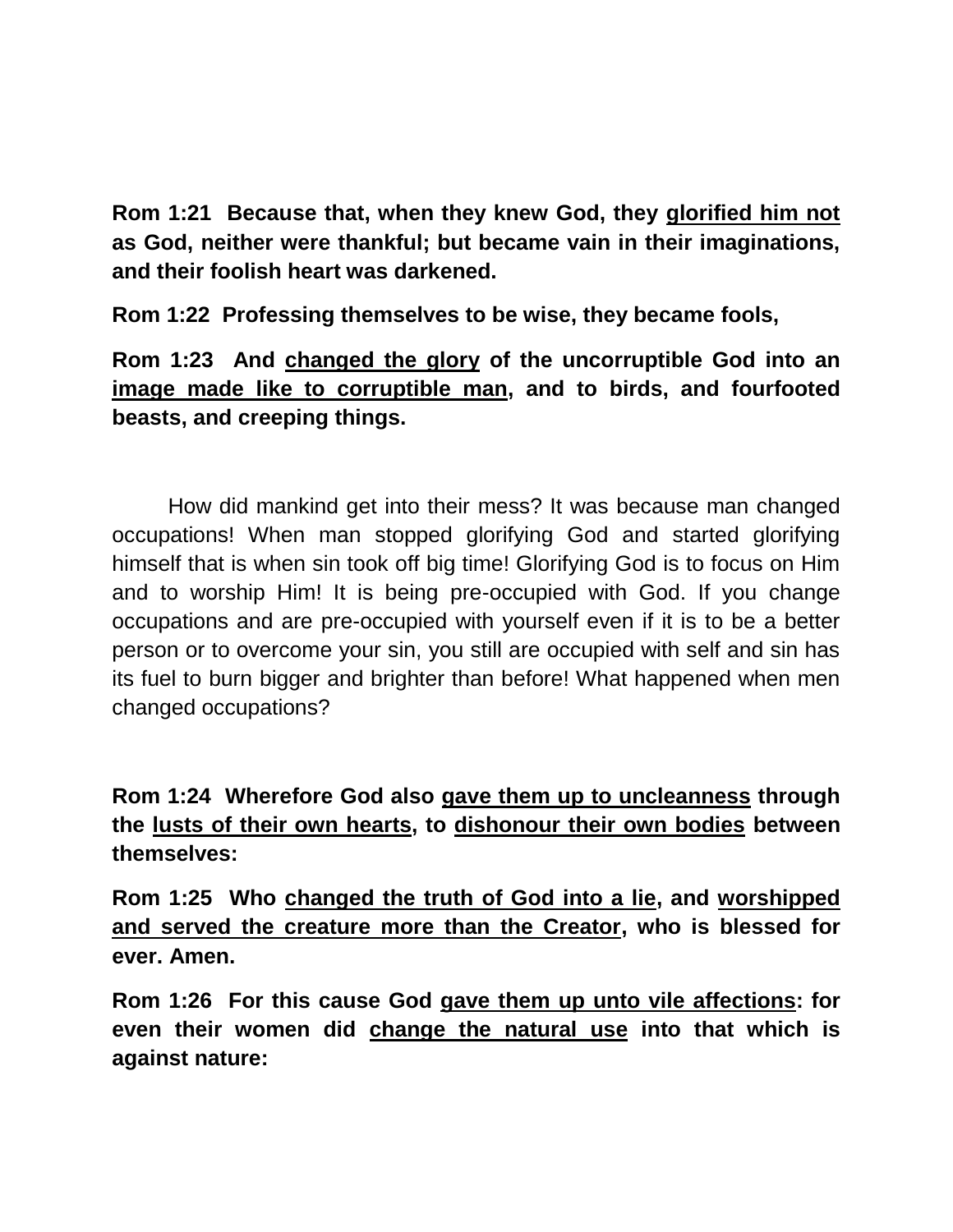**Rom 1:27 And likewise also the men, leaving the natural use of the woman, burned in their lust one toward another; men with men working that which is unseemly, and receiving in themselves that recompence of their error which was meet.**

Homosexuality sprang up because of self-occupation! Do you notice that homosexuality is springing up big time in our society? It is because we have left off of glorifying God and being Christ occupied and have become self-occupied. This generation is one of the most self-occupied generations that has ever lived! Everything is about self. Gays will try to tell you that they are the way they are because it is their nature. According the passage above they are actually **going against their nature**! Sin and Satan are deceivers.

As Christians we have a "natural" desire to get out of sin. Our born again spirit hates sin. We used to be a pig that loved the mud. We now are sheep that hates the mud. How can we get free from sin? Many become self-occupied like Paul did in Romans 7 and find themselves sinking deeper like in quick sand. The answer is not in being more focused on yourself! The answer is to become Christ occupied! If we would be occupied with the love of Christ, the sacrifice of Christ on the cross where he bore and forgave us all of our sins past, present, and future, and upon the righteousness of God that is given to us freely from God we will become Christ occupied. When we constantly think upon Christ and worship God with thanksgiving and praise for Christ's finished work on our behalf we will be Christ occupied. When we become Christ occupied sin will begin to lose it grip on us automatically. We cannot behold Christ continually and sin still keep a hold on us.

**2Co 3:18 But we all, with open face beholding as in a glass the glory of the Lord, are changed into the same image from glory to glory, even as by the Spirit of the Lord.**